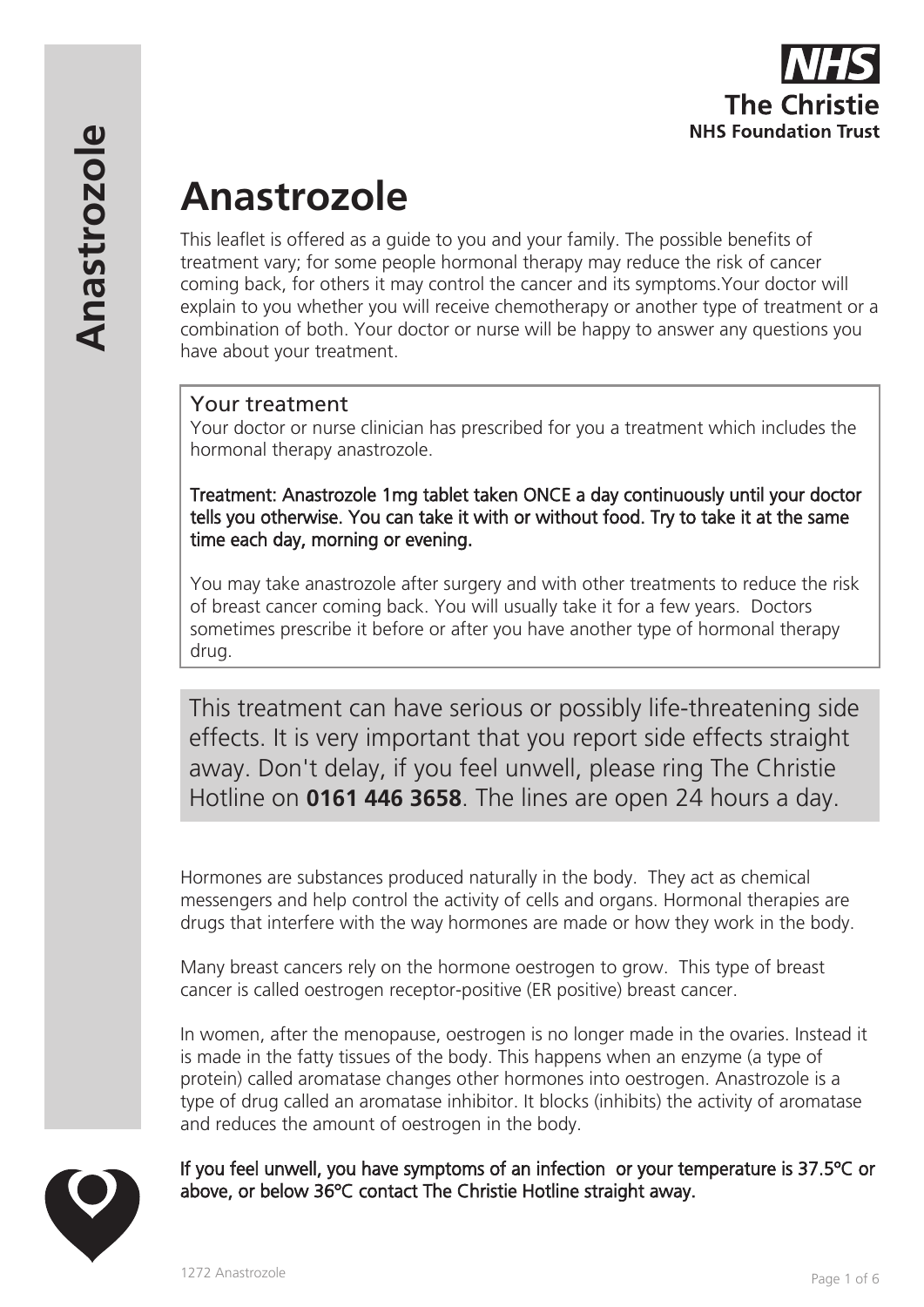# Possible side effects

Hormone therapy can cause different side effects. Some are more likely to occur than others. Everyone is different and not everyone gets all the side effects. Most side effects are usually temporary, but in some rare cases they can be life-threatening. It is important to tell your hospital doctor or nurse about any side effects so they can be monitored, and where possible, treated.

# Common side effects (more than 1 in 10)

# • Hot flushes

Hot flushes and sweats may occur but do lessen after the first few months. Cutting down on nicotine, alcohol and hot drinks containing caffeine, such as tea and coffee can help. Dress in layers, so you can remove clothes as needed. Natural fabrics, such as cotton may feel more comfortable. If hot flushes are a problem, tell your doctor. Low doses of certain antidepressant drugs can help to reduce flushes.

# • Joint and muscle pain

You may have pain and stiffness in your joints, and sometimes in your muscles while taking anastrozole. Let your doctor or nurse know if this happens. They can prescribe painkillers and give you advice. Being physically active and maintaining a healthy weight can help reduce joint pain and keep them flexible.

#### • Fatigue

You may feel tired, sleepy or feel like you have no energy when you start taking anastrozole. Try to pace yourself until this improves. It's important to get the right balance of having enough rest and being physically active. Regular short walks will help you to feel less tired. If you feel sleepy, don't drive or operate machinery.

#### • Sickness and diarrhoea

Any sickness is usually mild, but let your doctor know if this happens. Anastrozole may also cause indigestion or tummy pain. Let them know if you have any of these symptoms. They can prescribe drugs to help.

If diarrhoea becomes a problem during or after your treatment, anti-diarrhoeal tablets can be prescribed by your doctor. Ask the staff for a copy of the booklet 'Eating: help yourself' which has some useful ideas about diet when you are having treatment.

# • Appetite and weight change

If you don't have much appetite, try eating small frequent meals or snacks. If problems with eating don't get better, talk to your doctor or nurse.

# • Taste changes

You may get a bitter or metallic taste in your mouth or find that food tastes different. This should go away when your treatment finishes. Your doctor or nurse can give you more advice.

# • Headaches and dizziness

If you have headaches, let your doctor or nurses know. They can usually be controlled with painkillers you can buy yourself. Anastrozole may cause dizziness. Let your doctor or nurse know if this is a problem.

# • Skin rash and dry skin

You may get a mild skin rash. Tell your doctor or nurse if this happens. It is very important to contact your doctor straightaway if you get a severe skin rash.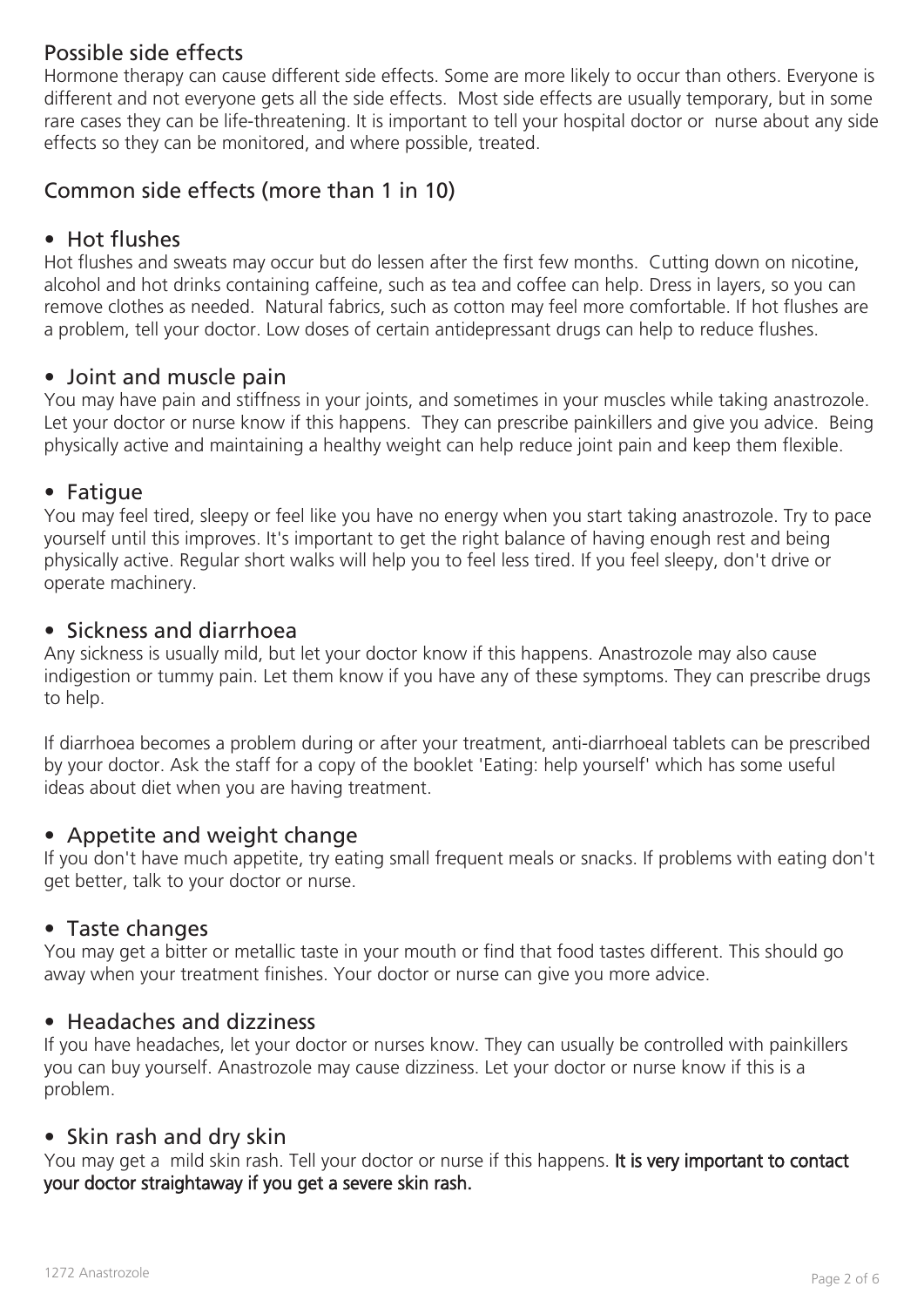# • Hair thinning

Your hair may become thinner while taking anastrozole. Your hair will get thicker after treatment finishes.

# • Vaginal bleeding and dryness

For some women anastrozole causes vaginal bleeding. If this happens it is most likely in the first few weeks of treatment, or when you change from another hormonal therapy to anastrozole. If bleeding continues for more than a few days, tell your doctor or nurse. For some women, anastrozole causes vaginal dryness. Non-hormonal creams and gels or lubricants can help reduce dryness and discomfort during sex. You can buy these at a chemist or your doctor can prescribe them.

# • Pain, numbness and tingling in the hands and fingers

These symptoms may be due to carpal tunnel syndrome which is caused by pressure on a nerve in the wrist. It is more common in people taking anastrozole. Tell your doctor if you have these symptoms.

# • Raised cholesterol levels

Anastrozole can raise the level of cholesterol (a fatty substance) in your blood. Your doctor may check this with a blood test.

#### • Liver changes

Anastrozole can sometimes cause changes in the way your liver works. Your doctor will arrange for you to have regular blood tests to check your liver is working properly. You are very unlikely to notice any problems.

# • Bone fracture

Taking anastrozole for a few years increases your risk of bone thinning called osteoporosis. This can increase your risk of a broken bone (fracture). You will usually have a bone density scan to check your bone health before and during treatment. If you are at risk of osteoporosis, your doctor may prescribe drugs called bisphosphonates to protect you bones. They will also usually advise you to take calcium and vitamin D supplements. Regular walking, eating a healthy diet, not smoking and sticking to sensible drinking guidelines will also help to strengthen your bones.

# Uncommon side effects (less than 1 in 10)

# • Sleepiness or drowsiness

These tablets may cause sleepiness or make you feel drowsy. If this becomes a problem tell your doctor or nurse.

# Late side effects

Some side effects may become evident only after a number of years. In reaching any decision with you about treatment, the potential benefit you receive from treatment will be weighed against the risks of serious long term side effects to the heart, lungs, kidneys and bone marrow. With some drugs there is also a small but definite risk of developing another cancer. If any of these problems specifically apply to you, the doctor will discuss these with you and note this on your consent form.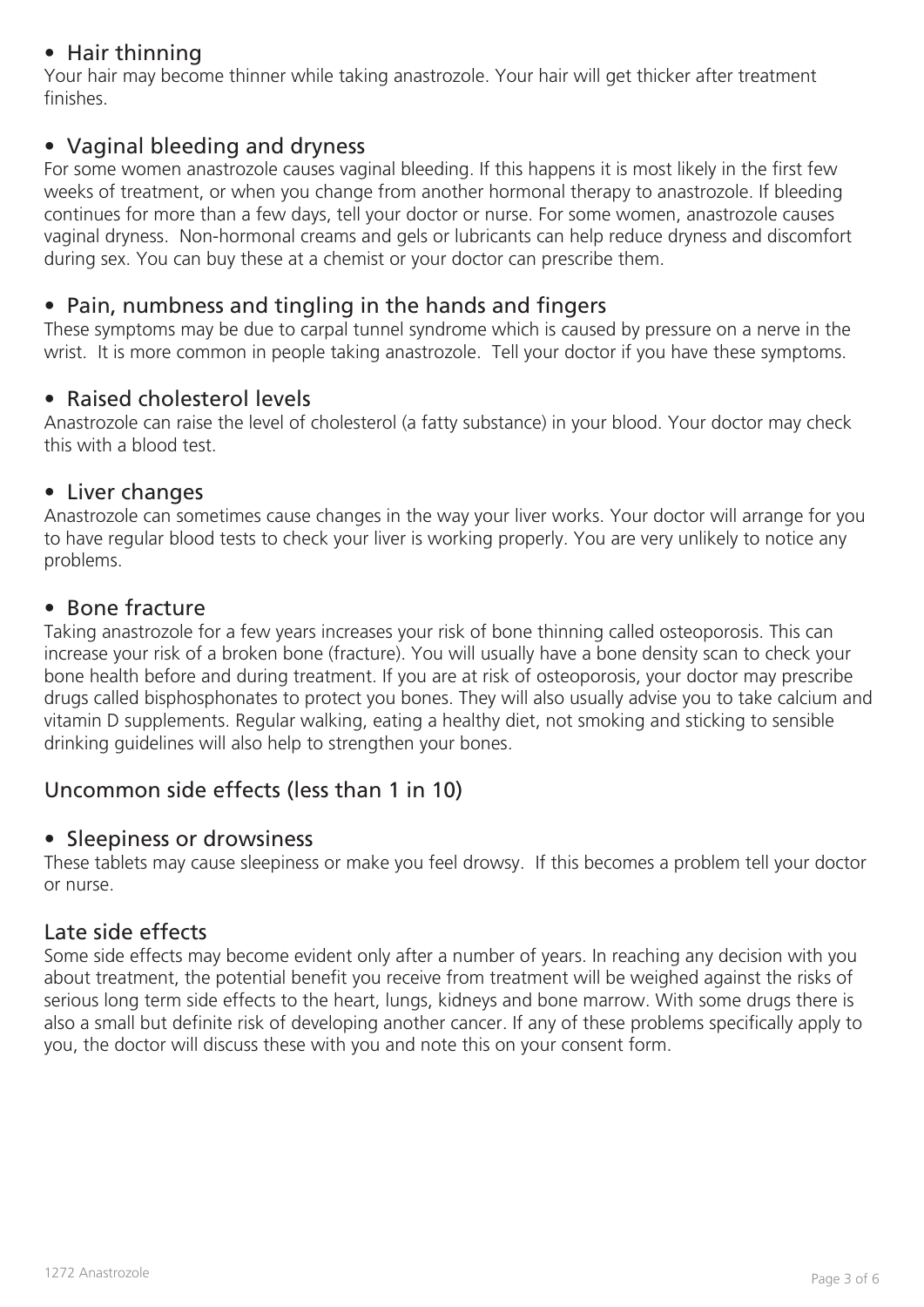# **Contacts**

If you have any general questions or concerns about your treatment, please ring the area where you are having treatment:

- Administration enquiries 0161 918 7606/7610
- Chemotherapy nurse 0161 918 7171

# For advice ring The Christie Hotline on 0161 446 3658 (24 hours).

Your consultant is: ..................................................................................................

|--|--|

Your key worker is: ................................................................................................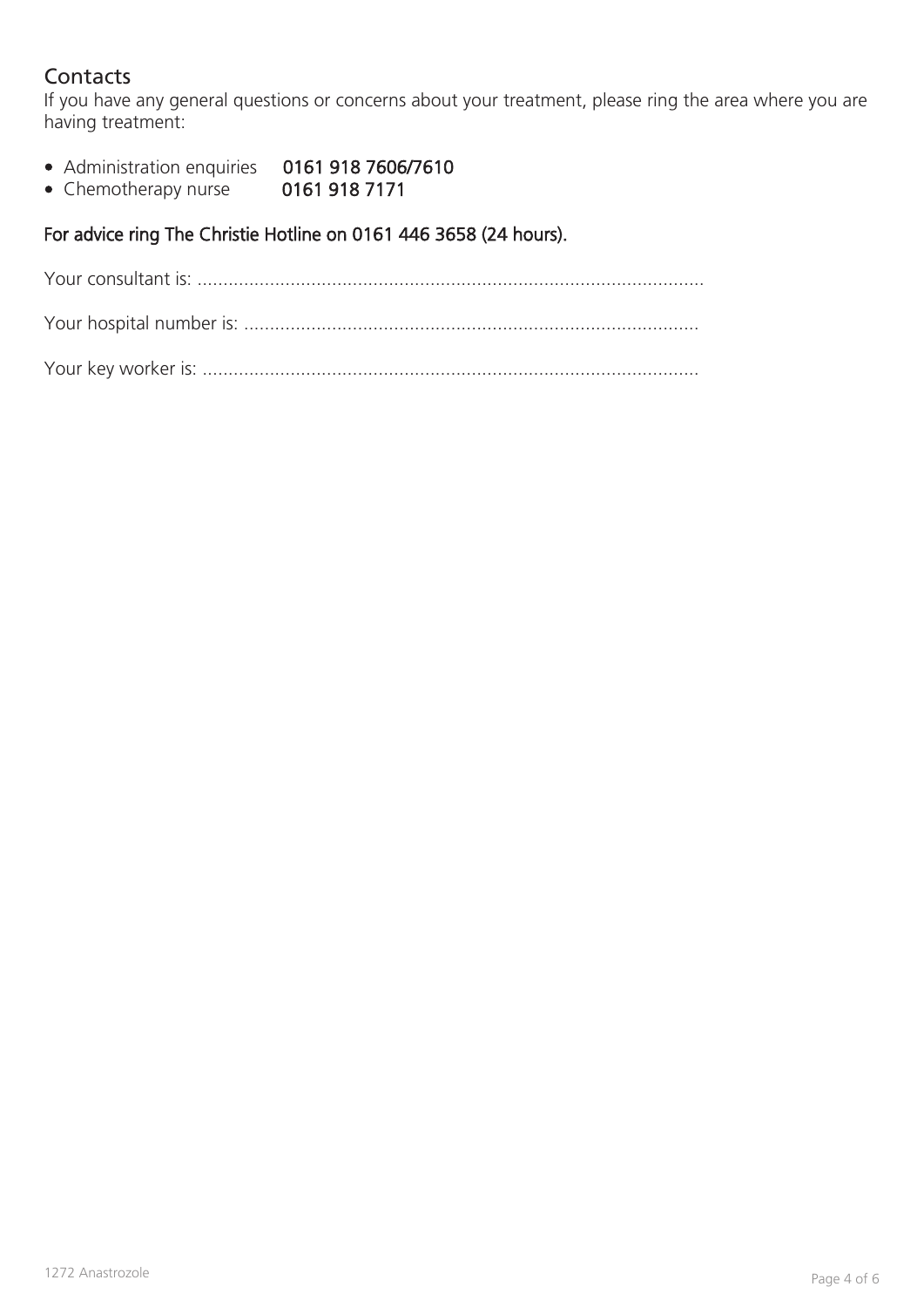Notes: